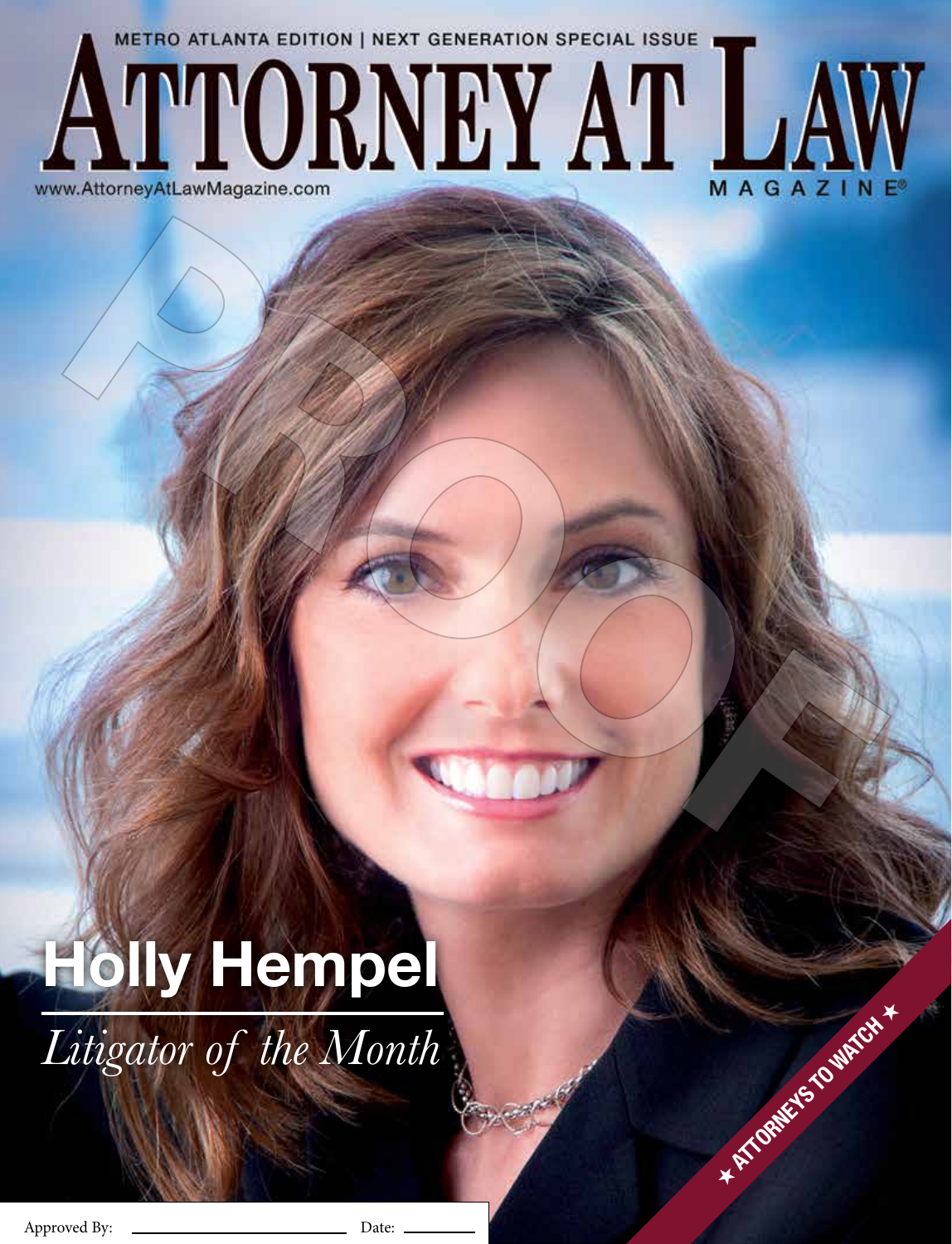

 Holly Hempel the Torch

By Jan Jaben-Eilon

he most challenging situation that attorney Holly Hempel ever faced in her career was speaking at the funeral of her mentor, Sara S. Turnipseed. "It was tough," she recalls, "but not for lack of words."

Indeed, since Turnipseed, senior partner at Nelson Mullins Riley & Scarborough LLP and the only woman then on the firm's Atlanta executive committee, died in November 2013, there have been no lack of accolades awarded to Turnipseed.

"As one of Georgia's best known and most successful litigation attorneys, Sara could have easily sat back and concentrated on her own practice," said James K. Lehman, managing partner of Nelson Mullins. "But, remembering the obstacles she overcame as a female attorney, she continued as a consistent

and effective advocate for other women lawyers and all female staff."

Hempel, a partner at Nelson Mullins who succeeded Turnipseed as leader of Turnipseed's Atlanta litigation team, took a creative approach to the eulogy. "I asked all the women in the firm to give one word to describe Sara. There were so many great words," she recalls.

Hempel is sensitive to the pictures that words portray. The team had been named the Turnipseed team, until its leader died. It was renamed the Hempel team, until Hempel herself suggested the more generic name of the national litigation management team.

At 41, Hempel handles Georgia litigation and also practices and nationally manages civil litigation throughout the country. She

represents U.S. corporations, and foreign companies with U.S. operations, in wrongful death and personal injury cases involving accommodation and travel-related liability as well as premises and products liability.

The travel-related liability cases usually involve adventure travel, such as a cruise involving adventure excursions, in which Hempel represents the tour operator or organizer. Premises liability cases typically involve third party criminal activity on property, such as a hotel, owned or operated by Hempel's clients. Hempel's product

*"I like the idea of building what we have and also diversifying more."*

> liability cases vary, involving defense of international manufacturers of heavy equipment and U.S. defendants who once used asbestos or asbestos-containing products in their products or on their premises. Rarely is just one defendant sued in her cases, which means "we must cooperate with cocounsel. "I try to work with my client. My goal is to get to the bottom line as quickly as I can. The best case scenario is to win a dispositive motion before a case goes to trial. This takes pressure off the client. We win a lot of cases on summary judgment."

> In Georgia, apportionment of fault law has changed since 2005 when there was tort reform in Georgia, Hempel notes. "Many cases have gone to the court of appeals and Georgia Supreme Court to help determine what the reformed law is and how it is ap

plied." The reform is a key issue in many of Hempel's Georgia cases.

Hempel grew up north of Pittsburgh, attended college in New Jersey and graduated from Wake Forest University School of Law. She has practiced law since 1999 and joined Nelson Mullins in 2001. "The practice has been what I expected," she says, having worked summer jobs in criminal prosecution in Maryland and in the civil division of the U.S Attorneys Office in Georgia. "These gave me an inside peek at the types of legal issues I would be handling, especially

> the premises cases involving third party crime," she reflects.

> Turnipseed had groomed Hempel to take over leadership of the Atlanta-based national litigation team which includes five female and two male attorneys. "She helped promote me and provided me with many opportunities. She

was always there for me. I would not be here without her. She was someone who could help people develop their skills."

"When Sara passed away, I was nervous about her team because Sara was a force of nature and a great leader and mentor for this group," says Michael Hollingsworth, managing partner of the Atlanta office. "I should not have been worried. Holly and the other team members rolled up their sleeves, reached out to clients to assure them that the transition would be seamless and kept forging ahead. They have even expanded their client base and team members in the last 16 months. Sara would be very proud of Holly and the rest of the team."

In the past couple of years, the team has made transitions and added an attorney who focuses on commercial and regional

<sup>8</sup> <sup>|</sup> www.AttorneyAtLawMagazine.com Approved By: Date: